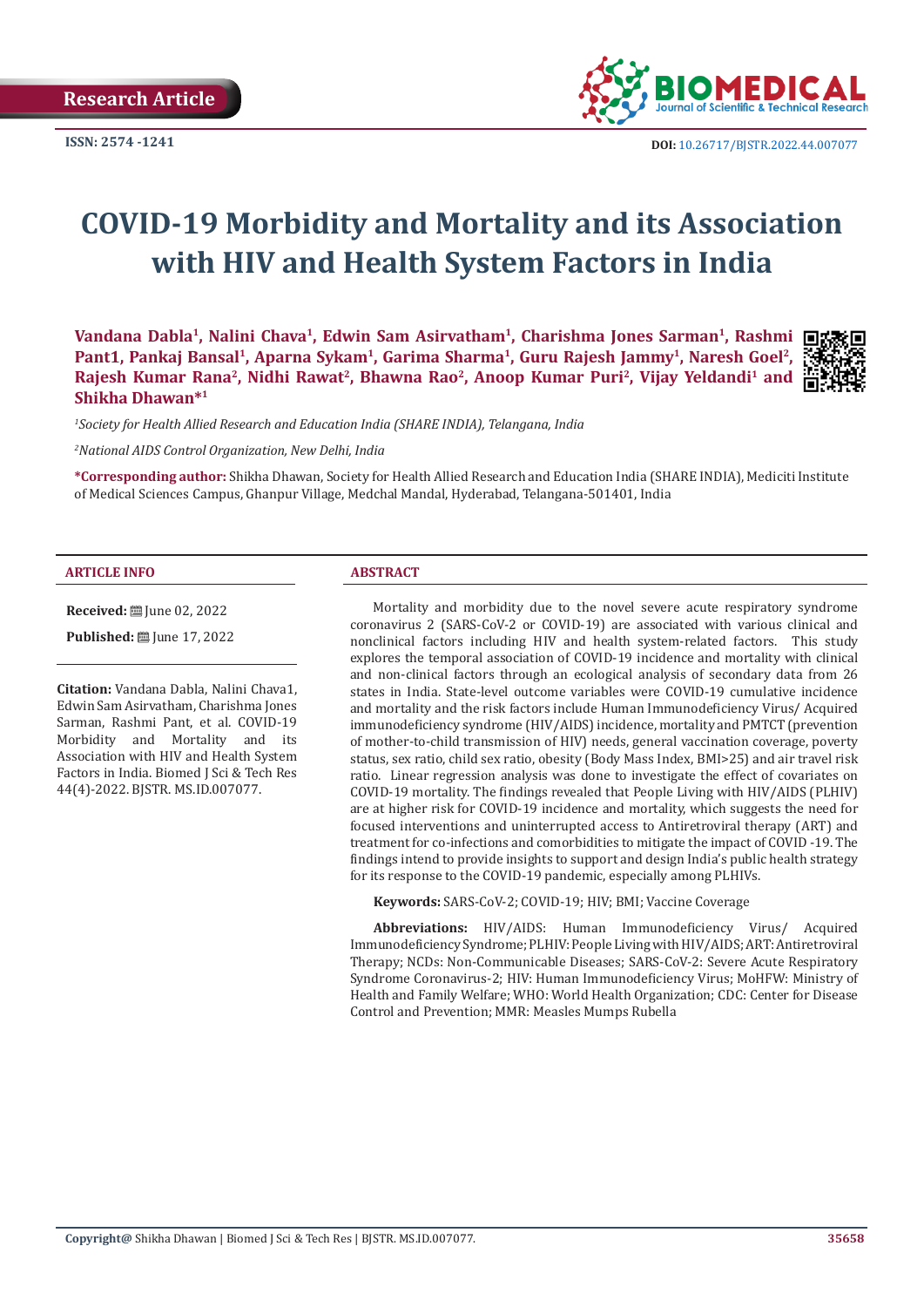# **Introduction**

The COVID-19 pandemic has already infected over 494 million people worldwide, leading to over 6 million deaths [1]. With about one-third of confirmed cases in Asia, India witnessed around 43 million infected cases with over 500,000 deaths as of April 2022 [2]. Ever since the first outbreak in December 2019, researchers have been reporting significant associations between mortality and morbidity due to severe acute respiratory syndrome coronavirus-2 (SARS-CoV-2), causing the coronavirus disease 2019 (COVID-19) and various clinical and non-clinical factors, including Human Immunodeficiency Virus (HIV) infection, non-communicable diseases (NCDs), socioeconomic, demographic and health system factors [3-6]. Generation of context and geographic-specific evidence related to the factors associated with the SARS-CoV-2 infection and mortality is critical for policymakers to develop evidence-based strategies and targeted interventions such as age and vulnerability-specific prevention and control programmes. This study presents an analysis of the association between COVID-19 incidence, mortality and clinical and non-clinical factors, intending to provide an insight to support and design public health strategies for its response to the pandemic.

# **Methods**

We compiled the data for two time periods, March to August 2020 and March to June 2021 from multiple secondary data sources for 26 states of India. Data related to COVID-19 incidence and mortality were obtained from the Ministry of Health and Family Welfare (MoHFW) website https://www.mohfw.gov. in/ and https://api.covid19india.org/csv/latest/state\_wise.csv (last accessed on 1st July 2021). HIV related data were obtained from various technical reports published by the National AIDS Control Organization (NACO), Ministry of Health and Family Welfare (MoHFW), Government of India [7]. Data related to sociodemographic, economic characteristics, vaccination coverage as a measure for health system performance and average genderspecific body mass index (BMI) were obtained from National Family Health Survey (NFHS-4) factsheets [4,8,9]. As complete information on all variables could be obtained only for 26 states and UTs in the country, they were included in the analysis. We considered outcome variables such as cumulative confirmed COVID-19 incidence (burden) and mortality for the two different periods. HIV incidence, HIV prevalence, HIV mortality, PMTCT needs, general vaccination coverage, Sex-ratio, child sex ratio, the proportion of people in poverty, BMI and air-travel density (risk score) were considered as potential risk factors.

#### **Statistical Analysis**

Binary associations between the independent and outcome variables were first explored using scatterplots. The associations were then quantified using spearman's rank correlation to assess the relationship between the independent variables and outcomes variables such as cumulative COVID-19 incidence and mortality. All correlations were reported and factors that were significant at p-value of 0.1 were included in the ecological analysis. Linear regression models were fitted to assess the quantum of association of the covariates on the COVID-19 incidence and mortality. Separate models were fitted for the two time periods, March-August 2020 and March-June 2021 as there were differences in case identification strategies, reporting and other programmatic efforts. The covariates included in the regression model were: general vaccine coverage (as a measure of health systems performance), sex ratio, percentage below poverty line (as a measure of social determinant of health), BMI (as a measure of nutritional status, obesity), HIV prevalence, HIV incidence, HIV related mortality, PMTCT needs (as measures of population highly vulnerable to infection) and air travel risk. All variables in the regression models were standardized to convert them to the same scale.

#### **Results**

# **Association between COVID-19 Incidence and HIV, Health System Performance and Socio-Demographic, Economic Factors**

The correlation analyses (Figures 1 & 2) indicated strong positive association between COVID-19 incidence and HIV prevalence ( $r=0.9$ ,  $p<0.001$ ), HIV incidence ( $r=0.8$ ,  $p<0.001$ ), HIV related mortality (r=0.8, p<0.001) and Prevention of mother-tochild transmission (PMTCT) needs ( $r=0.8$ ,  $p<0.001$ ), during the time period from March to August 2020. Similarly, during the time period from March to June 2021, COVID-19 incidence was positively associated with HIV prevalence (r=0.8, p<0.001), incidence (r=0.7, p<0.001), AIDS mortality (r=0.8, p<0.001) and PMTCT needs (r=0.8, p<0.001). States with higher HIV incidence and AIDS related mortality showed a corresponding higher COVID-19 burden. The general vaccination coverage in urban areas, which is considered as a measure of health system performance indicated an inverse, albeit weak, association with COVID-19 burden (r=-0.2, p=0.4) indicating states with lower vaccination rates may have a higher number of cases in 2020. However, vaccination coverage in rural areas and overall vaccination coverage did not indicate any significant association with COVID-19 case burden in both periods. In terms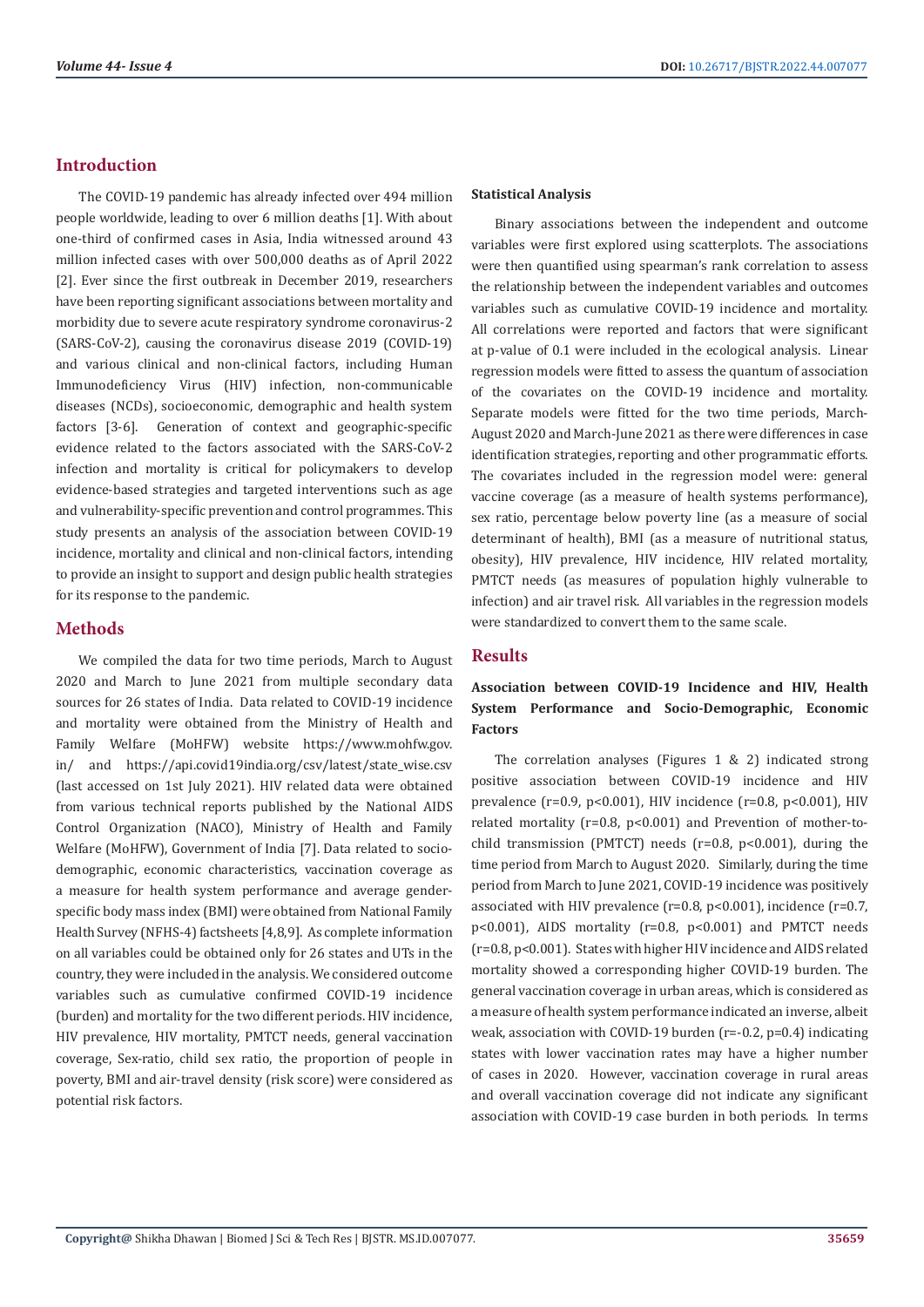of the socio-demographic, and economic situation, poverty rate did not indicate any significant association with COVID-19 incidence in both the time periods. However, sex ratio  $(r = -0.2, r=0)$  and child sex ratio (r=-0.3, r=-0.2) in both the periods of the analysis showed a weak negative association with COVID-19 incidence. Overall

BMI in both the period of analysis ( $r=0.2$ ,  $r=0.1$ ) indicated a weak positive association with COVID-19 incidence. However, air travel risk ratio (r=0.7; r=0.7) indicated a strong positive association with COVID-19 incidence.



Figure 1: Correlation plot of COVID-19 incidence and mortality with independent variables for the year 2020.



Figure 2: Correlation plot of COVID-19 incidence and mortality with independent variables for the year 2021.

# **Association between COVID Mortality and HIV, Health System Performance and Socio-Demographic, Economic Factors**

The magnitude of association between COVID-19 mortality and HIV related indicators that are HIV prevalence, HIV incidence, HIV related mortality and PMTCT needs were almost the same as COVID-19 incidence. COVID-19 mortality did not indicate any

significant correlation with general vaccination coverage in both urban and rural areas. Poverty rate (r=-0.1; r=-0.1) indicated a very weak negative association with COVID-19 mortality in both periods. Similarly, sex ratio ( $r = -0.3$ ,  $r = -0.2$ ) and child sex ratio  $(r=-0.5, r=-0.3)$  showed a weak negative association in both the time periods with COVID 19 mortality. The analysis indicated a very weak association between BMI (r=0.2; r=0.1) and COVID-19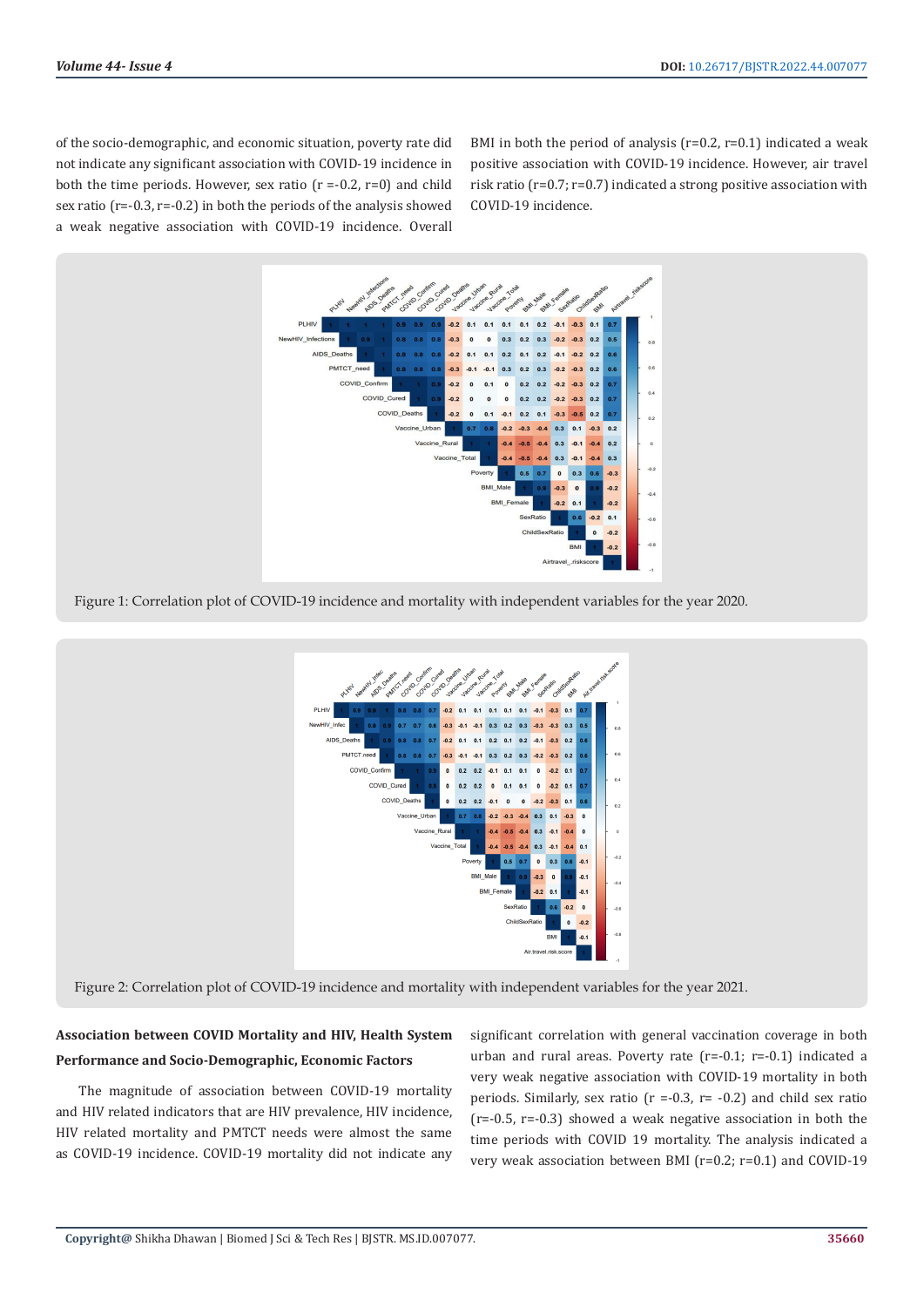mortality in both the time periods However, air travel risk ratio (r=0.7, r=0.6) indicated a strong positive association with COVID 19 mortality. Some of the correlations, although not statistically significant, hint at important directional relationships between state-level COVID-19 disease burden, mortality and the covariates.

### **Factors Associated with COVID-19 Mortality**

The regression analysis for the year 2020, indicated that for every additional case of PLHIV in the state, there is an increase of 0.77 units of COVID-19 mortality which is statistically significant. Similarly, new HIV infections, PMTCT needs, AIDS deaths and air travel risk scores of the states were found to be the significant predictors of COVID-19 mortality. Health systems performance, socio-demographic and economic factors did not show any significant association with COVID-19 mortality. Similar trends were observed for the year 2021, where the number of PLHIV, new HIV infections, PMTCT needs, AIDS deaths and air travel risk score of the states were found to be significant predictors of COVID-19 mortality (Table 1). A correlation plot of COVID-19 incidence and mortality with independent variables has been depicted in the choropleth map (Figures 1 & 2).

**Table 1:** Regression analysis to quantify change in COVID 19 mortality associated with the covariates.

| <b>Variables</b>             | <b>Year 2020</b>        | <b>Year 2021</b>        |
|------------------------------|-------------------------|-------------------------|
| Other health related         | Estimate (95% CI)       | Estimate (95% CI)       |
| <b>Total PLHIV</b>           | 0.7702(0.52,1.03)       | 0.7792(0.53, 1.03)      |
| New HIV infections           | 0.4203(0.06, 0.78)      | 0.6406(0.33, 0.95)      |
| <b>PMTCT</b> needs           | 0.6137(0.3, 0.93)       | 0.7142(0.43, 0.99)      |
| AIDS deaths                  | 0.7172(0.44, 1)         | 0.6524(0.35, 0.96)      |
| Obesity                      | $0.06443(-0.33, 0.46)$  | $0.07431(-0.32,0.47)$   |
| Health-systems<br>related    |                         |                         |
| General Vaccination<br>Urban | $-0.2222(-0.61, 0.17)$  | $-0.03073(-0.43,0.37)$  |
| General vaccination<br>Rural | $-0.08228(-0.48, 0.32)$ | $-0.1506(-0.55, 0.24)$  |
| General vaccination<br>total | $-0.1089(-0.51, 0.29)$  | $-0.001592(-0.4,0.4)$   |
| Socio economic status        |                         |                         |
| Poverty*                     | $-0.1046(-0.5, 0.29)$   | $-0.06359(-0.46, 0.34)$ |
| Sex Ratio                    | $-0.1174(-0.51, 0.28)$  | $-0.1291(-0.53, 0.27)$  |
| Air Travel related           | 0.5745(0.25, 0.9)       | 0.526(0.19, 0.87)       |

Note: \*Percentage of population below poverty line as defined for that year.

#### **Discussion**

The study highlights the significant relationship between HIV prevalence, HIV incidence, HIV related mortality, PMTCT needs and COVID-19 incidence and mortality. The findings corroborate with a population-based cohort analysis that indicated 2.9 times (95 CI: 1·96–4·30) higher risk for PLHIV dying from COVID-19 after adjusting for age and sex, compared to the general population [4]. A meta-analysis indicated a higher mortality rate due to COVID-19 among PLHIV (3.44%) compared to COVID-19 patients without HIV infection (0.42%)[10]. In addition, cohorts of hospitalized PLHIV with COVID-19 in London and New York have revealed higher rates of severe disease requiring hospitalization relative to those without an HIV diagnosis and higher mortality even with a suppressed viral load on ART [9,11-14]. The increased risk assumption for adverse COVID-19 outcomes among PLHIV is found to be based on their immunosuppressed clinical status since, HIV infection is long associated with increased susceptibility to opportunistic infections because of the abnormal humoral and T-cell mediated immune responses [15,16].

On the other hand, HIV/SARS-CoV-2 co-infected patients may have mortality benefits from the immunosuppressive state [17,18]. Though concerns were raised by the World Health Organization (WHO) and Center for Disease Control and Prevention (CDC) for population at high risk including PLHIV for severe health outcomes due to COVID-19, factors like immunological and virological status of PLHIV with consumption of antiretroviral treatment (ART) might play a role in the outcome of COVID-19 infection [19,20]. The high prevalence of critical underlying co-infections among PLHIVs, in comparison to HIV-negative individuals, is found responsible for higher mortality rates due to COVID-19 and not only the HIV positive status of individuals [21]. However, adequate caution and care are required while managing COVID-19 patients with immunosuppressive conditions [15,22,23]. This study indicates protective effect of general vaccination in the reduction of COVID-19 deaths. According to literature, universal Bacillus Calmette-Guerin (BCG) vaccination policy in countries, and the rate of BCG vaccination are correlated with reduced mortality rates due to COVID-19 [24-26]. Further, it has shown to produce broad protection against viral infections and sepsis [27]. Studies have also highlighted reduced COVID-19 infection, severity and death rates among patients vaccinated with measles mumps rubella (MMR) compared to the population in the same age range without vaccination [28-31]. Supporting these findings, another study indicated higher death rates due to COVID-19 with delayed MMR vaccination programs [32].

In terms of socio-demographic and economic variables, sex ratio and child sex ratio were found to be negatively associated with COVID-19 mortality. These findings are in corroboration with a few studies indicating that infectious disease threats and deaths including COVID-19 disproportionately affect the population from less developed geographies [33-35]. According to the study, a very weak positive association was found between BMI which is a proxy for co-morbidity of obesity, and mortality due to COVID-19.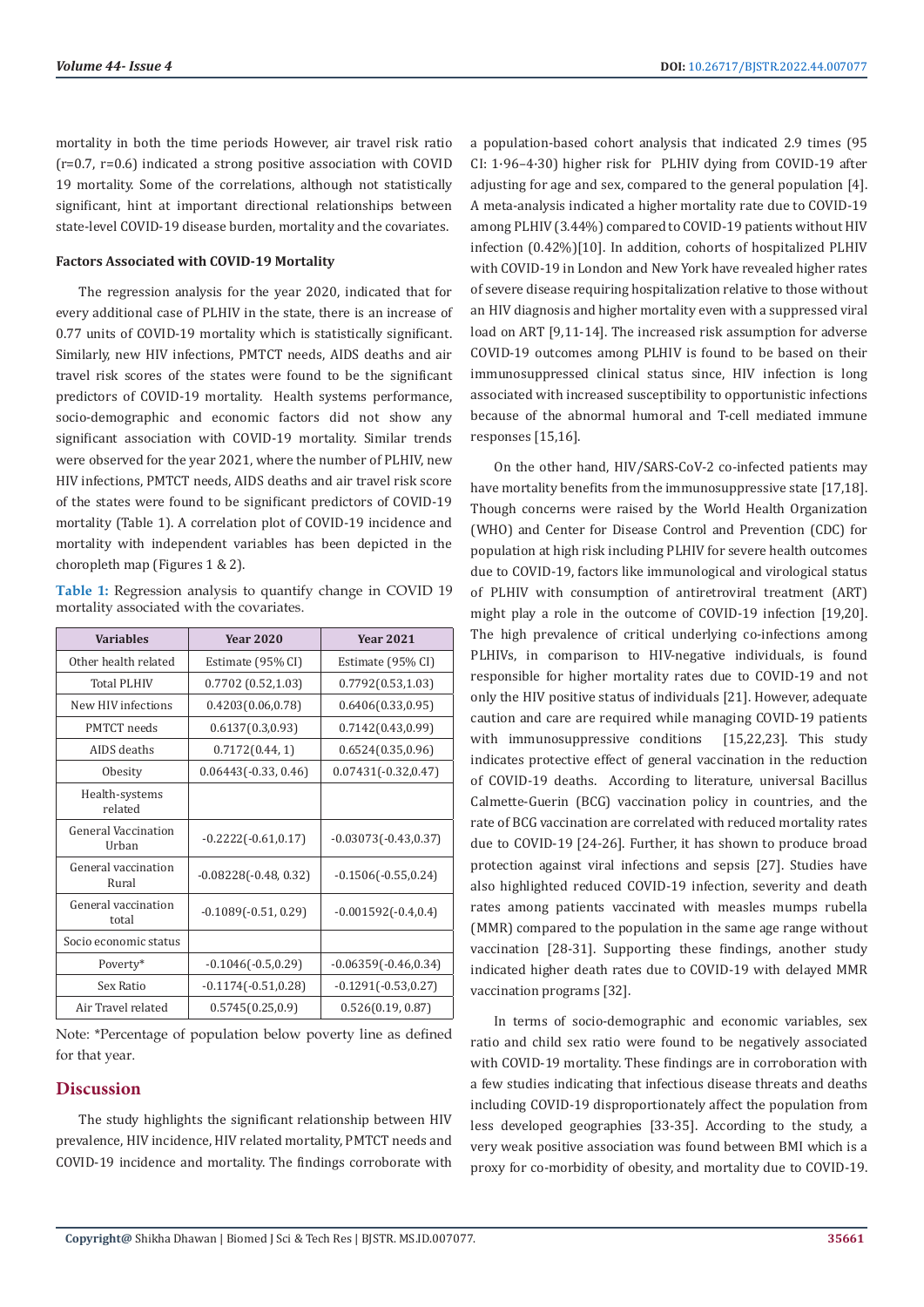However, several studies indicated higher mortality among older, people with obesity and diabetes with complications [8,36]. According to a study, frequency of obesity (BMI > 30kg/m2, 47.6%) and severe obesity (BMI > 35 kg/m2, 28.2%) was found to be higher among patients with COVID-19 infection compared to non-SARS-Cov-2 respiratory disease patients (25.2% and 10.8%, respectively) [37]. Similarly, another study demonstrated higher mean values of BMI of COVID-19 infected patients who needed ICU care (25.5kg/ m2), compared with the general group (22.0kg/m2) [38]. Another systematic review suggested obesity as a prospective predictor of poor outcomes in patients with COVID-19, in all continents [39]. Data from China's Centers for Disease Control shows that 7.3% of those with diabetes who were later diagnosed with COVID-19 died and for those with no other co-morbidity, the mortality rate was lower at 0.9% [40]. Similar studies in Italy documented that 99% of deaths were among those with at least one or other health condition, showing the highest rates among patients with three or more illnesses [41].

### **Conclusion**

The study gained insights on the associated factors that could increase the risk of COVID-19 incidence and mortality. The study provided evidence that PLHIVs are at higher risk for COVID-19 incidence and mortality, which suggests the need for focused interventions among PLHIV, especially during a pandemic of this kind. It is also critical that there is uninterrupted access to treatment services such as ART and treatments for co-infections and comorbidities to mitigate the impact of COVID -19. As there is a higher risk for COVID-19 incidence and mortality among people with underlying chronic illness and comorbidities, public health strategies should focus on early detection, diagnosis and timely initiation of treatment.

# **Author's Contributions**

All authors approved the final manuscript.

#### **Conflict of Interest**

The authors declare no conflict of interest.

#### **References**

- 1. [\(2021\) Worldometer, Coronavirus Pandemic Update 2020.](https://www.worldometers.info/coronavirus/)
- (2021) GOI, COVID-19 Statewise Status: Ministry of Health and Family [Welfare, Government of India, 2020.](https://www.mohfw.gov.in/)
- 3. [Sanyaolu A, Okorie C, Marinkovic A, Patidar R, Younis K, et al. \(2020\)](https://pubmed.ncbi.nlm.nih.gov/32838147/)  [Comorbidity and its Impact on Patients with COVID-19. SN Compr Clin](https://pubmed.ncbi.nlm.nih.gov/32838147/)  [Med 2\(8\): 1069-1076.](https://pubmed.ncbi.nlm.nih.gov/32838147/)
- 4. [Bhaskaran K, Rentsch CT, Mac Kenna B, Schultze A, Mehrkar A, et al.](https://pubmed.ncbi.nlm.nih.gov/33316211/)  [\(2021\) HIV infection and COVID-19 death: a population-based cohort](https://pubmed.ncbi.nlm.nih.gov/33316211/)  [analysis of UK primary care data and linked national death registrations](https://pubmed.ncbi.nlm.nih.gov/33316211/)  [within the OpenSAFELY platform. The Lancet HIV 8\(1\): e24-e32.](https://pubmed.ncbi.nlm.nih.gov/33316211/)
- 5. [Williamson EJ, Walker AJ, Bhaskaran K, Bacon S, Bates C, et al. \(2020\)](https://pubmed.ncbi.nlm.nih.gov/32640463/) [Factors associated with COVID-19-related death using OpenSAFELY.](https://pubmed.ncbi.nlm.nih.gov/32640463/) [Nature 584\(7821\): 430-436.](https://pubmed.ncbi.nlm.nih.gov/32640463/)
- 6. [Ejaz H, Alsrhani A, Zafar A, Javed H, Junaid K, et al.](file:///D:/Ramya%20mercy/Biomed%20PDFs/Pending/BJSTR.MS.ID.007077/BJSTR-GAS-22-RA-183_W/BJSTR-GAS-22-RA-183_W/1.%09https:/doi.org/10.1016/j.jiph.2020.07.014.) (2020) COVID-19 [and comorbidities: Deleterious impact on infected patients. Journal of](file:///D:/Ramya%20mercy/Biomed%20PDFs/Pending/BJSTR.MS.ID.007077/BJSTR-GAS-22-RA-183_W/BJSTR-GAS-22-RA-183_W/1.%09https:/doi.org/10.1016/j.jiph.2020.07.014.) [Infection and Public Health 13\(12\): 1833-1839.](file:///D:/Ramya%20mercy/Biomed%20PDFs/Pending/BJSTR.MS.ID.007077/BJSTR-GAS-22-RA-183_W/BJSTR-GAS-22-RA-183_W/1.%09https:/doi.org/10.1016/j.jiph.2020.07.014.)
- 7. [\(2021\) GOI, National AIDS Control Organization Ministry of Health and](http://naco.gov.in/) [Family Welfare, Government of India 2020.](http://naco.gov.in/)
- 8. [Geretti AM, Stockdale AJ, Kelly SH, Cevik M, Collins S, et al. \(2021\)](https://pubmed.ncbi.nlm.nih.gov/33095853/) [Outcomes of Coronavirus Disease 2019 \(COVID-19\) Related](https://pubmed.ncbi.nlm.nih.gov/33095853/) [Hospitalization Among People with Human Immunodeficiency](https://pubmed.ncbi.nlm.nih.gov/33095853/) [Virus \(HIV\) in the ISARIC World Health Organization \(WHO\) Clinical](https://pubmed.ncbi.nlm.nih.gov/33095853/) [Characterization Protocol \(UK\): A Prospective Observational Study. Clin](https://pubmed.ncbi.nlm.nih.gov/33095853/) [Infect Dis 73\(7\): e2095-e106.](https://pubmed.ncbi.nlm.nih.gov/33095853/)
- 9. [Blanco JL, Ambrosioni J, Garcia F, Martí](https://pubmed.ncbi.nlm.nih.gov/32304642/)nez E, Soriano A, et al. (2020) [COVID-19 in patients with HIV: clinical case series. The Lancet HIV 7\(5\):](https://pubmed.ncbi.nlm.nih.gov/32304642/) [e314-e316.](https://pubmed.ncbi.nlm.nih.gov/32304642/)
- 10. [Dong Y, Li Z, Ding S, Liu S, Tang Z, et al. \(2021\) HIV infection and risk of](https://pubmed.ncbi.nlm.nih.gov/34190201/) [COVID-19 mortality: A meta-analysis. Medicine 100\(26\): e26573.](https://pubmed.ncbi.nlm.nih.gov/34190201/)
- 11. [Gervasoni C, Meraviglia P, Riva A, Giacomelli A, Oreni L, et al.](https://pubmed.ncbi.nlm.nih.gov/32407467/) [\(2020\) Clinical Features and Outcomes of Patients With Human](https://pubmed.ncbi.nlm.nih.gov/32407467/) [Immunodeficiency Virus With COVID-19. Clin Infect Dis 71\(16\): 2276-](https://pubmed.ncbi.nlm.nih.gov/32407467/) [2278.](https://pubmed.ncbi.nlm.nih.gov/32407467/)
- 12. Hä[rter G, Spinner CD, Roider J, Bickel M, Krznaric I, et al. \(2020\)](https://pubmed.ncbi.nlm.nih.gov/32394344/) [COVID-19 in people living with human immunodeficiency virus: a case](https://pubmed.ncbi.nlm.nih.gov/32394344/) [series of 33 patients. Infection 48\(5\): 681-686.](https://pubmed.ncbi.nlm.nih.gov/32394344/)
- 13. [Tesoriero JM, Swain C AE, Pierce JL, Zamboni L, Wu M, et al. \(2021\)](https://pubmed.ncbi.nlm.nih.gov/33533933/) [COVID-19 Outcomes Among Persons Living With or Without Diagnosed](https://pubmed.ncbi.nlm.nih.gov/33533933/) [HIV Infection in New York State. JAMA Network Open 4\(2\): e2037069.](https://pubmed.ncbi.nlm.nih.gov/33533933/)
- 14. [Mellor MM, Bast AC, Jones NR, Roberts NW, Ord](https://pubmed.ncbi.nlm.nih.gov/33587448/)óñez Mena JM, et al. [\(2021\) Risk of adverse coronavirus disease 2019 outcomes for people](https://pubmed.ncbi.nlm.nih.gov/33587448/) [living with HIV. AIDS \(London, England\) 35\(4\): F1-F10.](https://pubmed.ncbi.nlm.nih.gov/33587448/)
- 15. [Mirzaei H, Mc Farland W, Karamouzian M, Sharifi H \(2021\) COVID-19](https://pubmed.ncbi.nlm.nih.gov/32734438/) [Among People Living with HIV: A Systematic Review. AIDS Behav 25\(1\):](https://pubmed.ncbi.nlm.nih.gov/32734438/) [85-92.](https://pubmed.ncbi.nlm.nih.gov/32734438/)
- 16. [Chang CC, Crane M, Zhou J, Mina M, Post JJ, et al. \(2013\) HIV and co](https://pubmed.ncbi.nlm.nih.gov/23772618/)[infections. Immunol Rev 254\(1\): 114-142.](https://pubmed.ncbi.nlm.nih.gov/23772618/)
- 17. [Qin C, Zhou L, Hu Z, Zhang S, Yang S, et al. \(2020\) Dysregulation of](https://pubmed.ncbi.nlm.nih.gov/32161940/) [Immune Response in Patients With Coronavirus 2019 \(COVID-19\) in](https://pubmed.ncbi.nlm.nih.gov/32161940/) [Wuhan, China. Clin Infect Dis 71\(15\): 762-768.](https://pubmed.ncbi.nlm.nih.gov/32161940/)
- 18. [Mascolo S, Romanelli A, Carleo MA, Esposito V \(2020\) Could HIV](https://pubmed.ncbi.nlm.nih.gov/32293709/) [infection alter the clinical course of SARS-CoV-2 infection? When less is](https://pubmed.ncbi.nlm.nih.gov/32293709/) [better. Journal of Medical Virology 92\(10\): 1777-1778.](https://pubmed.ncbi.nlm.nih.gov/32293709/)
- 19.[\(2021\) CDC, Estimated COVID-19 Burden: Centers for Disease Control](https://www.cdc.gov/coronavirus/2019-ncov/cases-updates/burden.html) [and Prevention.](https://www.cdc.gov/coronavirus/2019-ncov/cases-updates/burden.html)
- 20.[\(2021\) WHO, Coronavirus disease \(COVID-19\) pandemic: World Health](https://www.who.int/emergencies/diseases/novel-coronavirus-2019) [Organization.](https://www.who.int/emergencies/diseases/novel-coronavirus-2019)
- 21. [Hadi YB, Naqvi SFZ, Kupec JT, Sarwari AR \(2020\) Characteristics and](https://pubmed.ncbi.nlm.nih.gov/32796217/) [outcomes of COVID-19 in patients with HIV: a multicentre research](https://pubmed.ncbi.nlm.nih.gov/32796217/) [network study. AIDS 34\(13\): F3-F8.](https://pubmed.ncbi.nlm.nih.gov/32796217/)
- 22. [Garrido Hernansaiz H, Heylen E, Bharat S, Ramakrishna J, Ekstrand](https://pubmed.ncbi.nlm.nih.gov/27809839/) [ML \(2016\) Stigmas, symptom severity and perceived social support](https://pubmed.ncbi.nlm.nih.gov/27809839/) [predict quality of life for PLHIV in urban Indian context. Health Qual Life](https://pubmed.ncbi.nlm.nih.gov/27809839/) [Outcomes 14\(1\): 152.](https://pubmed.ncbi.nlm.nih.gov/27809839/)
- 23. [Baek MS, Lee MT, Kim WY, Choi JC, Jung SY \(2021\) COVID-19-related](https://journals.plos.org/plosone/article?id=10.1371/journal.pone.0257641) [outcomes in immunocompromised patients: A nationwide study in](https://journals.plos.org/plosone/article?id=10.1371/journal.pone.0257641) [Korea. PLOS ONE 16\(10\): e0257641.](https://journals.plos.org/plosone/article?id=10.1371/journal.pone.0257641)